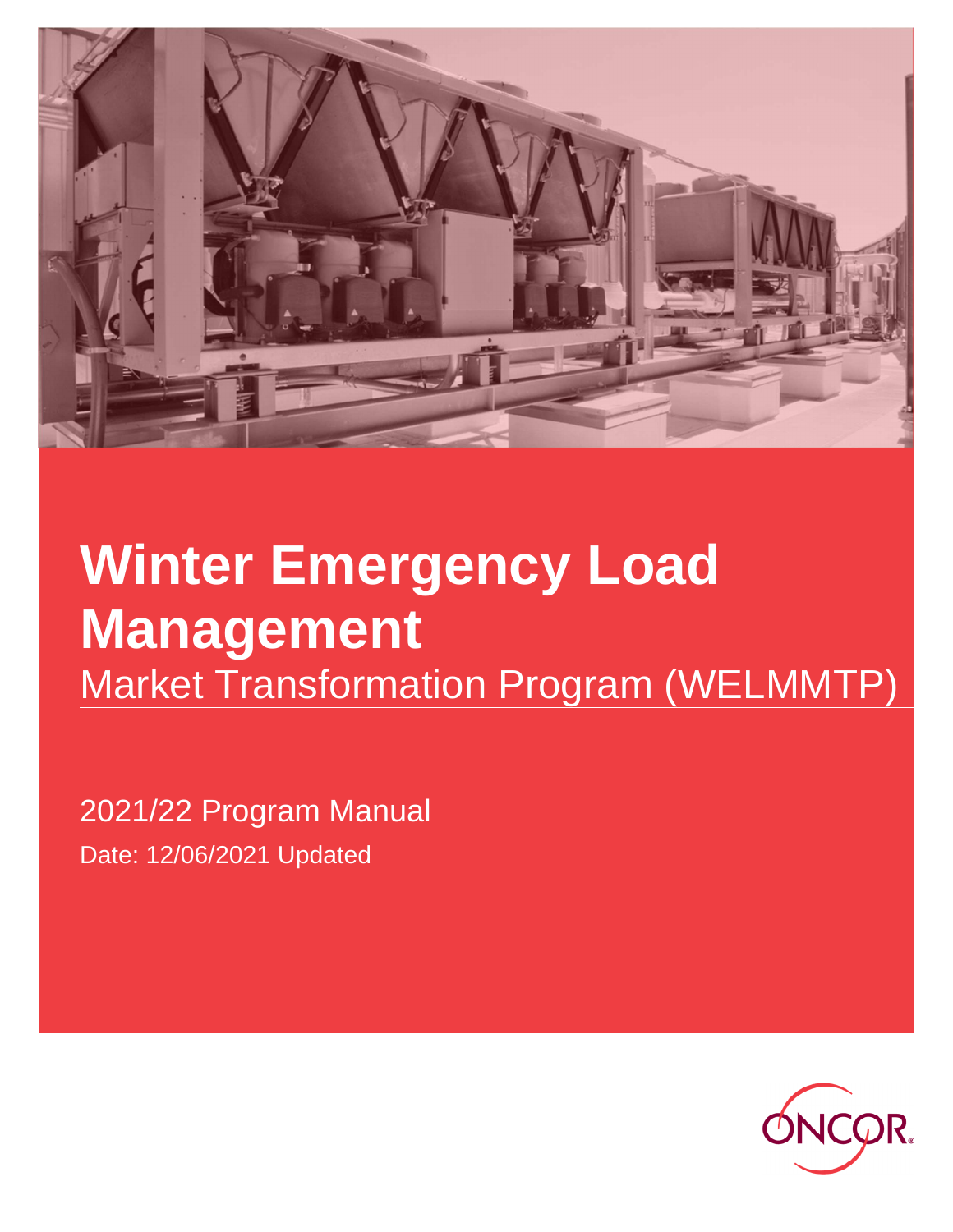# **CONTENTS**

| 1 |                                 |                                  |  |  |  |
|---|---------------------------------|----------------------------------|--|--|--|
| 2 |                                 |                                  |  |  |  |
|   | 2.1<br>2.2<br>2.3               |                                  |  |  |  |
|   |                                 | 2.3.1                            |  |  |  |
|   | 2.4                             |                                  |  |  |  |
|   |                                 | 2.4.1<br>2.4.2<br>2.4.3<br>2.4.4 |  |  |  |
| 3 |                                 |                                  |  |  |  |
|   | 3.1                             |                                  |  |  |  |
|   |                                 | 3.1.1<br>3.1.2                   |  |  |  |
|   | 3.2<br>3.3<br>3.4<br>3.5<br>3.6 |                                  |  |  |  |
| 4 |                                 |                                  |  |  |  |
| 5 |                                 |                                  |  |  |  |
|   | 5.1                             |                                  |  |  |  |
|   |                                 | 5.1.1<br>5.1.2                   |  |  |  |
|   | 5.2                             |                                  |  |  |  |
| 6 |                                 |                                  |  |  |  |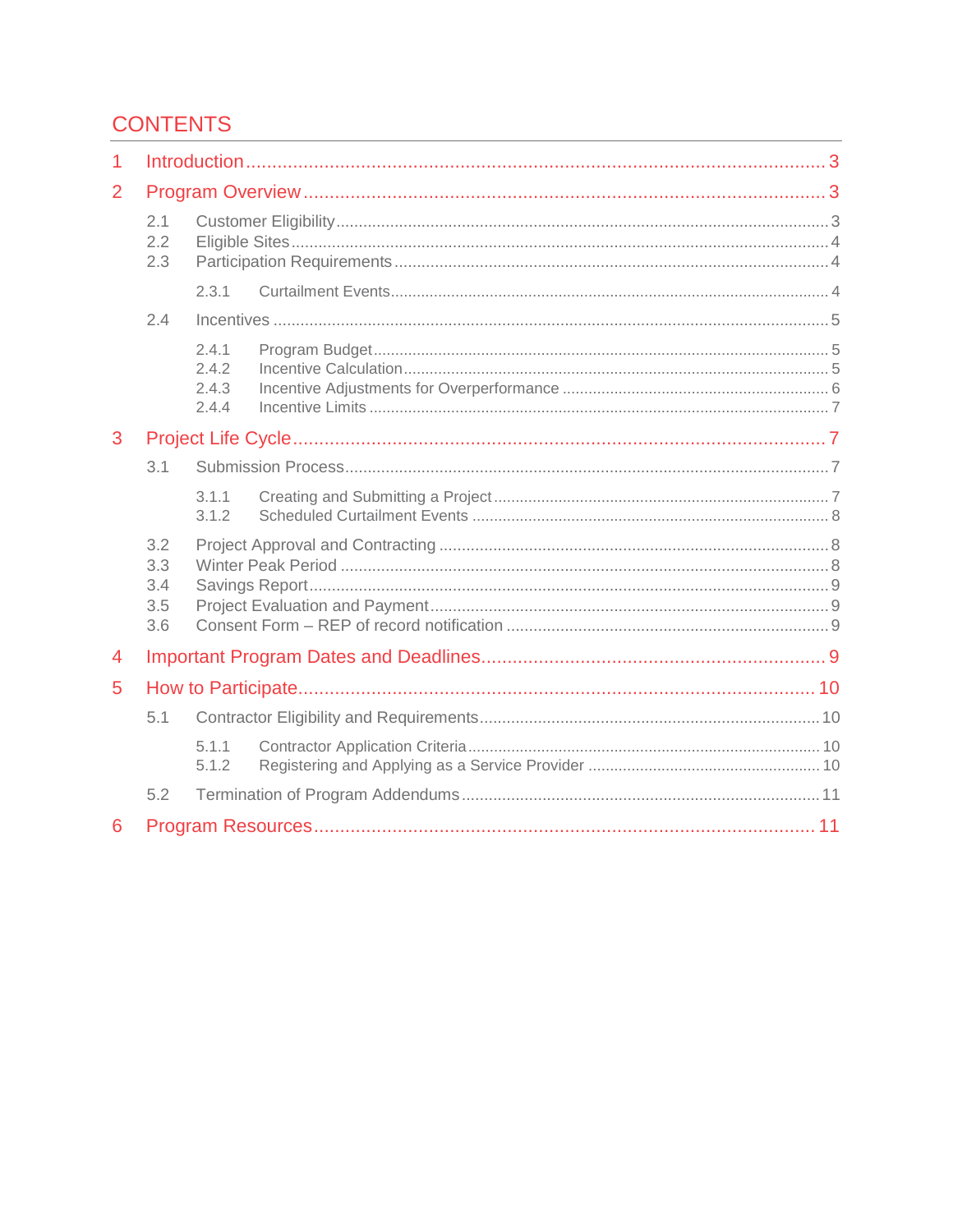# 1 INTRODUCTION

Welcome to the 2021-22 Oncor Winter Emergency Load Management Market Transformation Program (WELMMTP or the "program"). The WELMMTP offers incentives to energy efficiency service providers and aggregators (participants or service providers) that work with local commercial and manufacturing facilities to achieve documented winter, on-peak demand reductions in those facilities.

This program complies with the market transformation offer program requirements published by the Public Utility Commission of Texas (PUCT). This program manual is intended to inform service providers of the program requirements and processes. However, service providers should also review the PUCT rules related to energy efficiency programs and the requirements in the Texas Technical Reference Manual (TRM) for energy efficiency programs, and are required to comply with such rules and requirements.

This program manual summarizes program requirements, processes and incentives but may not address all scenarios. Oncor has full discretion to interpret or modify program requirements, and may revise the program manual at any time.

Visit the Oncor Energy Efficiency Program Management (EEPM) tool, available at eepm.oncor.com, to access additional registered service provider resources, including program applications and project documentation tools, as well as program rules and incentive budget updates**.** 

We are here to help! If you have any questions after reading these materials, please don't hesitate to contact our program help desk at 1.866.258.1874 or eepmsupport@oncor.com.

# 2 PROGRAM OVERVIEW

The WELMMTP is designed to help businesses reduce their winter on-peak energy demand on the Oncor grid when needed and help meet state energy efficiency goals. Incentives are paid to commercial participants who curtail their facility electricity demand during scheduled curtailment events during the peak period (6 a.m. to 10 a.m. and 6 p.m. to 10 p.m.), and during called curtailments throughout the winter period, which can occur 24/7 from December 1, 2021, through February 28, 2022.

The WELMMTP is designed to be a load-shedding resource that helps prevent rolling curtailments during grid emergencies. The Program is called when ERCOT anticipates or is in an EEA level 2 grid emergency. An EEA-2 is called just prior to rolling outages at EEA-3.

## 2.1 Customer Eligibility

To qualify for program incentives, a host customer must be a commercial customer that is served by Oncor and contributes to the Energy Efficiency Cost Recovery Fund. Each Oncor commercial customer will have a 17-digit premise number (ESIID). An ESIID should appear on a customer's electric bill and always start with "10." For Oncor customers, the third through seventh digits will be either "44372" or "17699." When entering project information in EEPM, only the last seven digits of the ESIID are used as input.

Critical Load Customers are excluded from the program.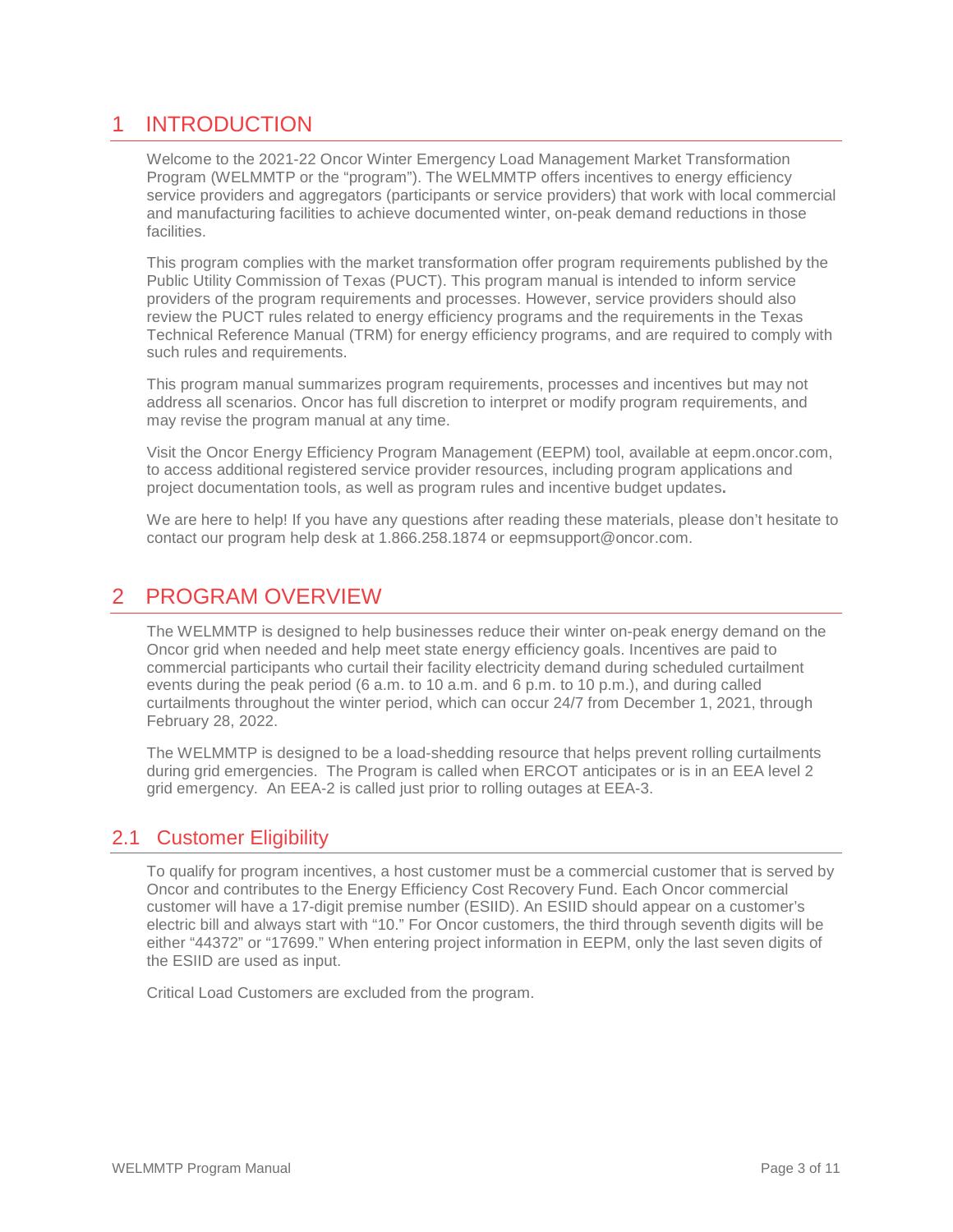| <b>CUSTOMER ELIGIBILITY</b>           |                                |  |  |  |
|---------------------------------------|--------------------------------|--|--|--|
| <b>ONCOR ESI ID</b>                   | <b>ONCOR ESI ID</b>            |  |  |  |
| 10 44372 000 1234567                  | 10   17699 000   1234567       |  |  |  |
| <b>COMPANY CODE</b><br><b>PREMISE</b> | COMPANY CODE<br><b>PREMISE</b> |  |  |  |
| Found throughout the service area     | Found in East Texas            |  |  |  |

## 2.2 Eligible Sites

Eligible sites, or groups of eligible sites, must be able to curtail demand on short notice when requested by Oncor. Each project must achieve a total estimated demand savings of at least 50 kW during the winter on-peak demand period. Projects not meeting site, project, or program requirements are subject to cancellation by Oncor.

The following loads are excluded from consideration for the program:

- Customers who have load contracted with a retail electric provider (REP) where that contract prevents the load from participating in a curtailment.
- Loads where curtailment would result in negative environmental or health effects.
- Curtailable load that receives an incentive through any other energy efficiency program. This can include programs offered via the Electric Reliability Council of Texas (ERCOT) or any other program that is currently available.
- Curtailable load that takes electric service at transmission voltage and serves a for-profit end-use customer.
- An industrial customer with curtailable load that takes electric service at distribution voltage and qualifies for the energy efficiency exemption pursuant to PUCT Substantive Rule 25.181(w).
- A commercial customer classified as manufacturing who has selected to opt-out from paying into the EECRF.
- Critical Load Customers.

## 2.3 Participation Requirements

## 2.3.1 Curtailment Events

Participants are expected to reduce their facility demand by the contracted amount when requested by Oncor during the winter peak period. With the exception of the scheduled curtailment events, curtailments will be called during or in anticipation of an ERCOT Energy Emergency Alert (EEA) Level 2 event, or to assure Oncor grid stability (grid emergencies). EEA Level 2 events are called to prevent rotating outages across the ERCOT grid, so it is imperative participants curtail their facility demand as contracted. Participants must curtail a minimum of 90% of their Obligation across all events to be eligible for payment. If the event occurs before or during startup of business, the participant must remain shut down until the event ends in order to be eligible.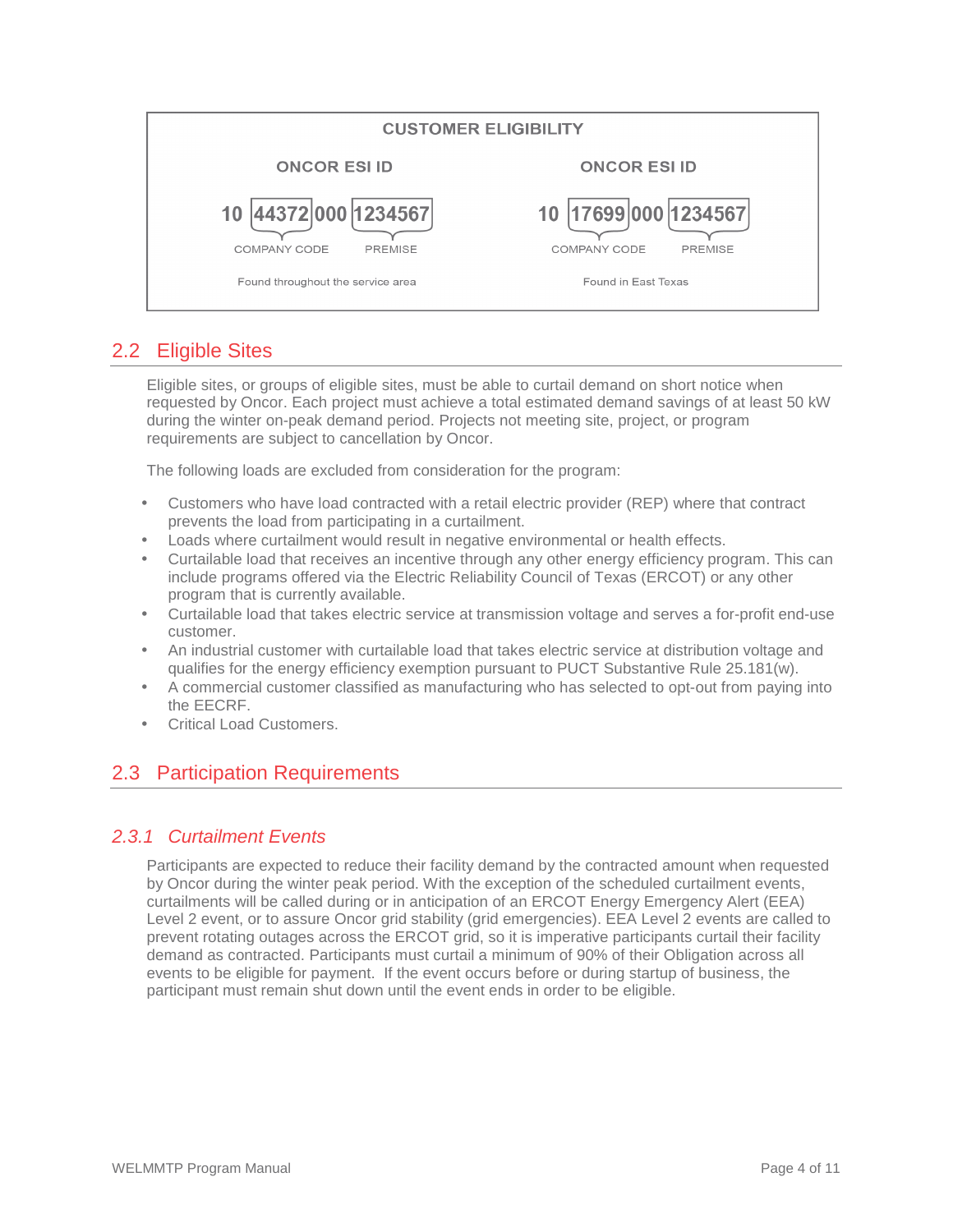#### **Scheduled Curtailment Events**

Each participant's contracted amount of demand savings will be established based on a three-hour scheduled curtailment event. Oncor reserves the right to schedule later events as well. The first event normally takes place in December, with other events occurring later in the performance period, and is designed to test the participant's ability to curtail demand by the requested amount. The contract amount will be based on the participant's average performance during the scheduled curtailment events. The contract amount will be used to calculate payment, should no called curtailment events be initiated during the winter peak period.

#### **Called Curtailment Events**

Called curtailment events are initiated during or in anticipation of grid emergencies. Oncor energy efficiency personnel will receive notification from Oncor's transmission and grid management organization that a grid emergency is imminent. Oncor energy efficiency personnel will then initiate a called curtailment event, and participants will be notified by automated text, email and telephone calls. The notification will include the start and end times of the event. Participants should receive notification of a called curtailment event at least 30 minutes prior to the start time of the event.

Participants should immediately begin reducing their demand by the contracted amount. Thirty minutes after notification, Oncor will begin measuring demand reduction and participant performance.

Participants must be capable of curtailing their Obligation within 30 minutes of notification. Events may be called at any time during the Program operating period. Oncor may call a maximum of six events during the Program operating period, with any single event lasting no more than 12 hours.

## 2.4 Incentives

## 2.4.1 Program Budget

The incentive budget for the program is determined by Oncor and is based on the program demand savings goal. Funds are reserved for approved projects on a first-come, first-served basis until the program budget is exhausted. Oncor reserves the right to adjust the program incentive budget and goal at any time at its sole discretion.

The estimated program incentive budget and demand savings goal are as follows:

| 2021-22 Program Incentive Budget    | \$2,000,000 |
|-------------------------------------|-------------|
| 2021-22 Program Demand Savings Goal | 50,000 kW   |

## 2.4.2 Incentive Calculation

Incentives are based on the average actual demand reduction achieved by the participant across all events during the winter peak period. If actual average demand savings are lower than the contracted amount, the incentive payment will be based on actual demand savings. If actual demand savings are higher than the contracted amount, the incentive payments will be capped at the contract amount.

The general formula for incentive calculation is as follows: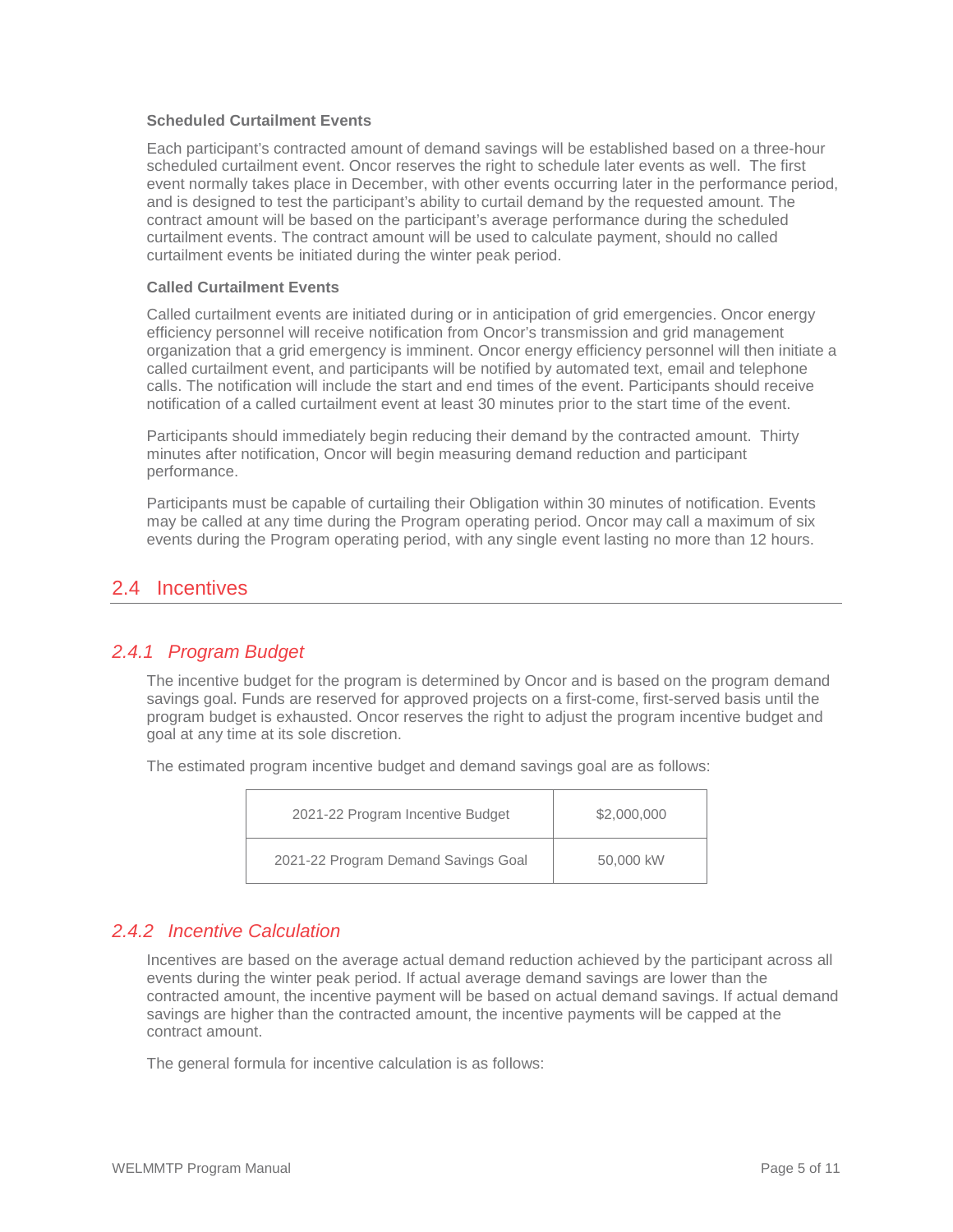## **Participant Incentive = Incentive Rate Payment X Actual Demand Savings or Contract Amount (Lower of the Two)**

Incentives for the 2021-22 program are listed in the table below:

| <b>Type of Incentive</b>                              | <b>Incentive</b><br>Rate |
|-------------------------------------------------------|--------------------------|
| Demand Reduction for the<br><b>Winter Peak Period</b> | \$40/kW                  |

#### **Verification Process**

Participant performance is verified by retrieving and analyzing actual 15-minute usage data from Oncor's advanced metering infrastructure (AMI) or interval data recorder (IDR) meters. If actual meter data is not available for a site during a scheduled or called curtailment event, including any associated baseline days, Oncor reserves the right to remove the site from the program.

Demand savings are calculated according to the following formula:

Site Demand Savings =  $\sum$ (Baseline kW site – Event kW site) Number of Events Actual Demand Savings =  $\sum$  Site Demand Savings by Project

All demand reduction savings are calculated using PUCT-approved calculations defined in the TRM. For additional information, please refer to the TRM on the Oncor EEPM website eepm.oncor.com.

## 2.4.3 Incentive Adjustments for Overperformance

When available, Oncor may redistribute funds from underperforming contracts to participants whose average demand reduction across all events is higher than their contract amount. If there are no available funds due to underperformance, no redistribution will take place.

Funds made available due to other participants' underperformance will be distributed equitably across all participants who overperform, based on their contribution. Participants may still be subject to program incentive caps.

If funding becomes available, incentive adjustments for overperformance will be calculated as follows:

Overperformance Rate (\$/kW) = Total Available Funds from Underperformance Total Additional kW saved due to Overperformance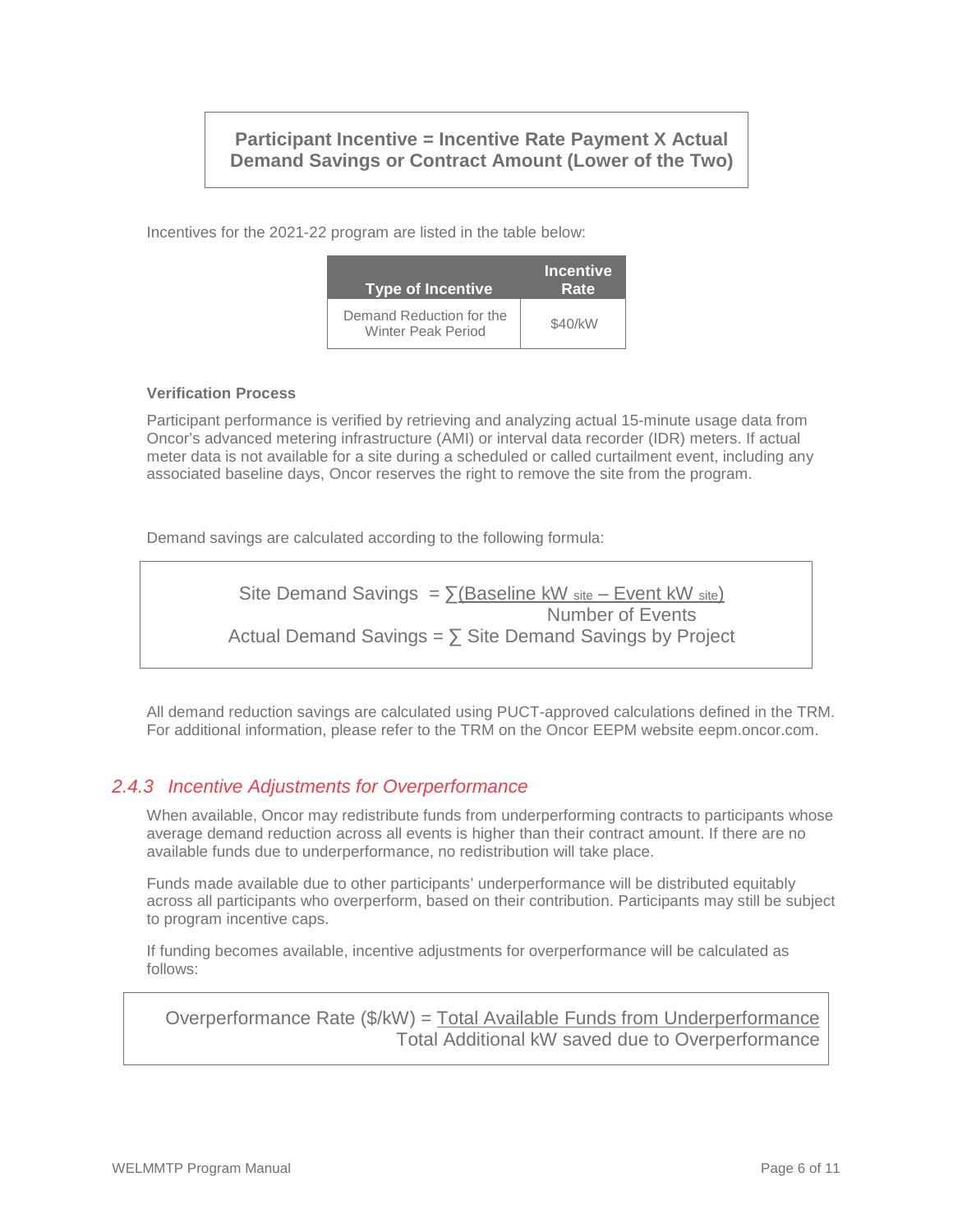## Overperforming Participant Payment = Overperformance Rate X Participant Demand Savings Above Contracted Amount

\*The overperformance rate shall not exceed the general program incentive rate.

Although the intent of the program is to distribute funds from underperforming contracts, Oncor reserves the right to retain funds based on program requirements. Oncor will notify participants about the availability of underperforming contract funds after all savings calculations are completed and verified.

## 2.4.4 Incentive Limits

Participants and their affiliate companies are limited to 20% of the annual program budget, unless modified by Oncor management, and the total program incentives are capped. If the program reaches its program-wide incentive cap, individual participant incentives will be modified in proportion to demand savings achieved.

# 3 PROJECT LIFE CYCLE

Participants may submit project applications only after applying to the program and executing an umbrella contract and WELMMTP addendum. See Section 5, "How to Participate," for more information on joining the program as a participant. Participants would also need to provide a consent form for each customer participating in the program that notice will be provided to the REP of record of program enrollment and load curtailment.

Approved, registered participants will submit project applications and receive communications from the program via the Oncor website (EEPM), available at eepm.oncor.com. All applications and supplemental documentation, if required, must be attached to the project under the "Attachment" tab.

## 3.1 Submission Process

A WELMMTP project will progress through the following phases:

- Creation and submission of a project
- Scheduled curtailment event(s)
- Project approval and contracting
- Winter peak period
- Savings report
- Project evaluation and payment

Below is an outline of the application process, from start to finish.

## 3.1.1 Creating and Submitting a Project

Create your project(s) in EEPM, which will include the requested demand savings amount. The demand savings requested for each project should closely approximate the demand savings achieved across the project site(s) during a curtailment event.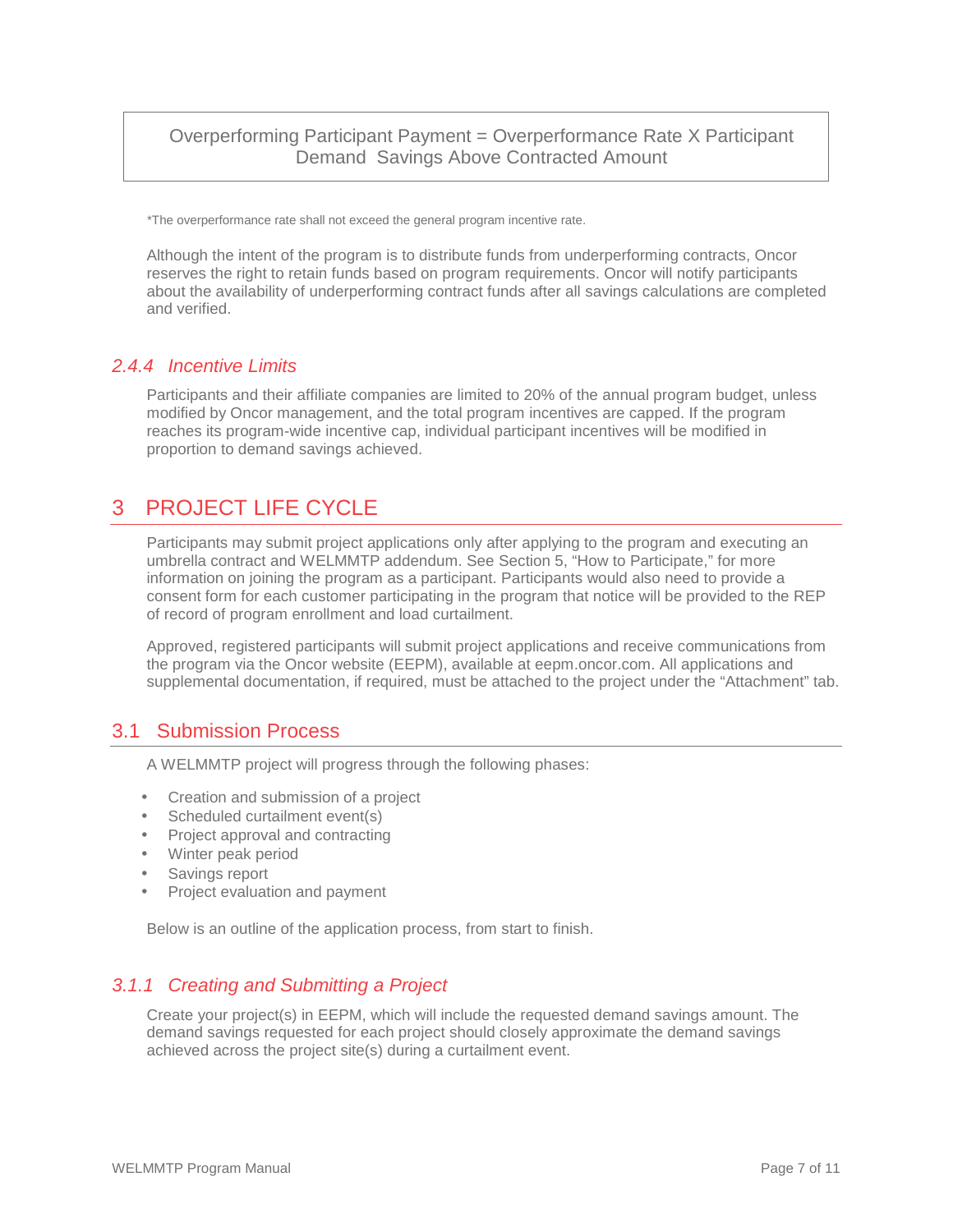Submit the project(s) on the project submittal open date in EEPM. All project submittals will be timestamped and placed on a waiting list at the time of submittal. The EEPM-generated waiting list is used to assign the contracted amount of demand savings and associated incentives for your project. Participants can view their waitlist status in EEPM.

Once a project has been submitted, meters cannot be added to or removed from the project unless required by Oncor.

#### **Participant Contacts**

Participants must list project contacts to be notified for curtailment events. These contacts are listed in EEPM under the service provider's profile in the "Employee" section. At a minimum, a primary and secondary contact must be listed to receive notification of a curtailment event during the winter peak period. Phone number(s), mobile phone number(s) and email address(es) should be provided to allow Oncor to communicate with the service provider concerning the program. Should the service provider need to change these contacts during the term of the project, it must provide the new contact and contact information to Oncor at least five business days prior to the date the new contact will take effect.

#### 3.1.2 Scheduled Curtailment Events

Participants will curtail demand during the scheduled curtailment events, typically scheduled during a three-hour period in December, with other similar events possibly occurring later on in the performance period. Oncor will verify the participant's demand savings from the scheduled curtailment event using the verification process described in Section 2.4.2, "Incentive Calculation."

Participants must curtail a minimum of 90% of their Obligation across all events to be eligible for payment.

For participants that have provided their consent, Oncor will be notifying participants' REP of record subsequent to the deployment of a load curtailment in the program.

## 3.2 Project Approval and Contracting

Projects will be approved based on the results of the scheduled curtailment events and project waiting list order until the program budget has been exhausted. Your contracted amount will be the lesser of:

- Requested demand savings amount entered during project creation, or
- Verified demand savings achieved during the scheduled curtailment events.

Oncor will send participants a reservation of funds agreement which must be signed and returned within two business days.

Oncor will then notify participants that they either have an approved contract or are not participating in the program. Participants who do not receive contracts are ineligible for any incentive payment for participation in the scheduled curtailment events.

**Based on the program budget and other needs, Oncor reserves the right to adjust participant's requested amount of demand savings and incentives.** 

## 3.3 Winter Peak Period

Participants with an approved contract shall reduce demand during called curtailment events when notified by Oncor. Oncor will verify demand savings from all curtailment events. Program year kW load management event savings will be calculated as the average savings of all events.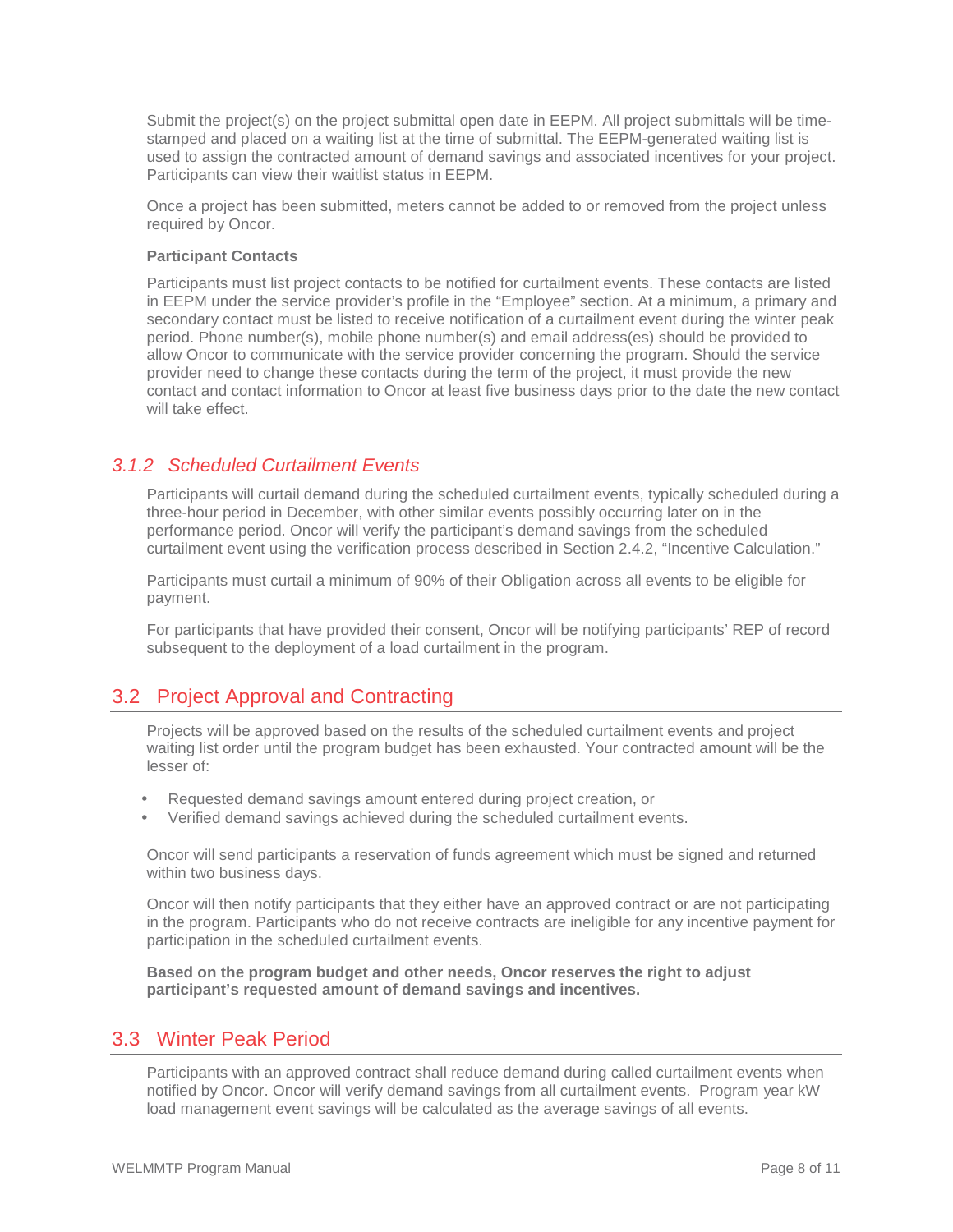## 3.4 Savings Report

After the winter peak period, Oncor will calculate and pay the service providers with an approved contract for the verified demand savings achieved during all curtailment events.

## 3.5 Project Evaluation and Payment

Oncor may reject or cancel a project for any reason in its sole discretion. Projects will be evaluated in the waiting list order. If the total program demand savings for the scheduled curtailment event exceeds the program goal, Oncor may proportionally award contract amounts to service providers at its sole discretion. Oncor may also raise or reduce the program budget at its sole discretion.

## 3.6 Consent Form – REP of record notification

Oncor requires a consent form from program participants during enrollment in the program to provide notice to the enrolling customers' REP of record of the customers' enrollment and deployment of the customer's load curtailment in WELMMTP. For customer's that have provided their consent, Oncor will provide notice within 3 business days to the customers retail electric provider of record subsequent to the customer's enrollment in the program and subsequent to the deployment of load curtailment in the program.

# 4 IMPORTANT PROGRAM DATES AND DEADLINES

The schedule for the 2021-22 program will be provided on Oncor's Energy Efficiency Program website, eepm.oncor.com. The program is scheduled to open in November for project creation, and projects may then be submitted on a date to be scheduled in November. Although participants may create and edit projects in EEPM, submittal will be disabled until the project submittal date. Participants are encouraged to have their program application approved by Oncor and their project(s) ready before the submittal date.

When EEPM opens for submittal, projects will be assigned to a waiting list based on the order they were received.

A scheduled curtailment event is scheduled to occur in December. During this event, all participants should curtail their facility demand by the savings requested in the submitted project. If the test event occurs before or during startup of business, the participant must remain shut down until the event ends in order to be eligible. Participants selected for contract award will be notified and sign a reservation of funds agreement with Oncor.

After being approved for the program, participants will be able to begin preparing for curtailment events. Selected participants must be available for called curtailment events during the winter period. The winter period is December 1, 2021, through February 28, 2022. The winter peak period is the period of 6 a.m. to 10 a.m. and 6 p.m. to 10 p.m. during these dates. Participants must be available for up to a maximum of six called curtailment events, with any single event lasting no more than 12 hours.

Incentives are paid at the end of the winter period, within 45 days after demand savings are calculated and verified by Oncor.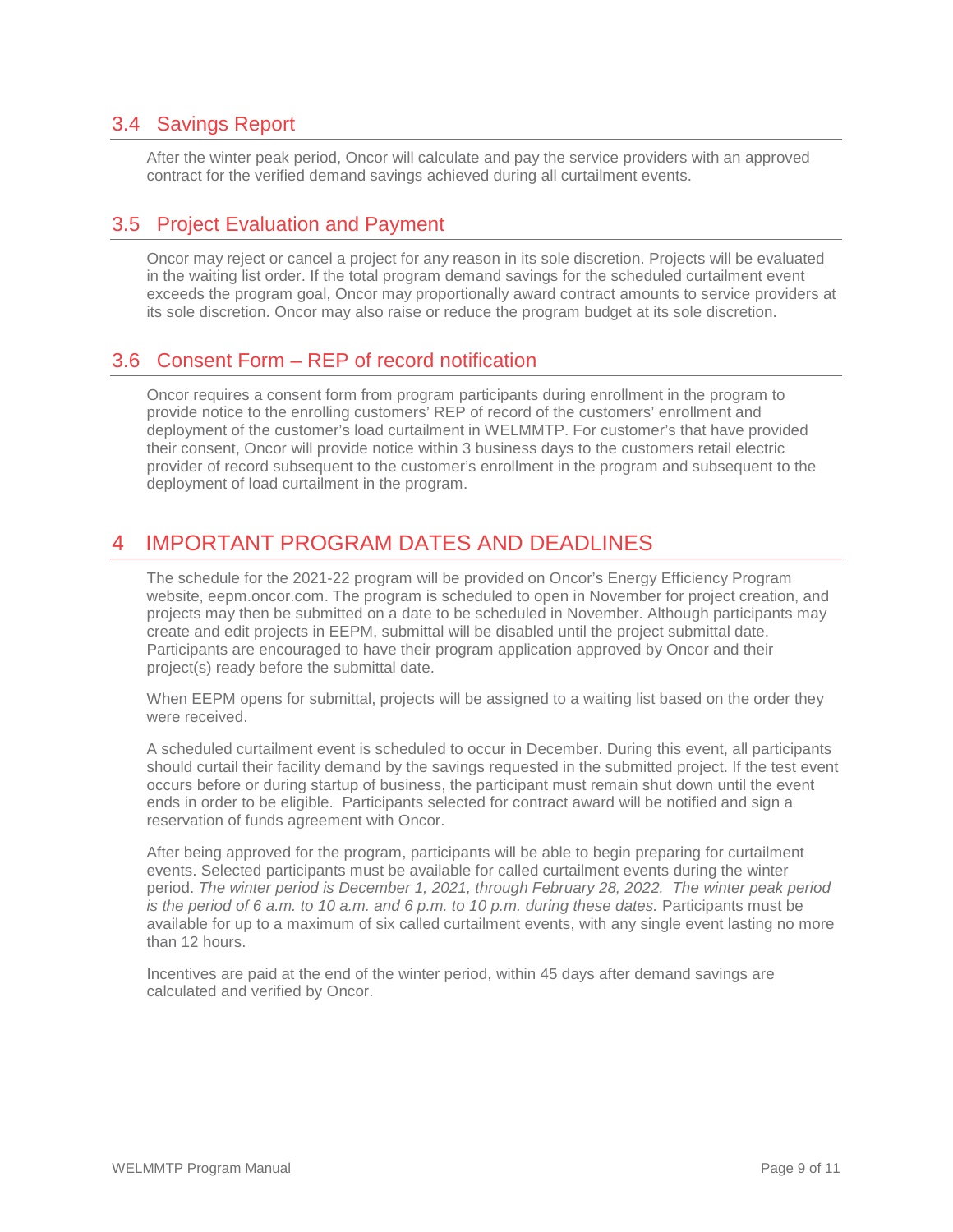# 5 HOW TO PARTICIPATE

## 5.1 Contractor Eligibility and Requirements

Each service provider must register in EEPM, enter into the umbrella contract, apply and be accepted to participate in WELMMTP, execute the addendum with Oncor and provide a signed consent form from participants, in order to participate in the program.

Proof of insurance is not required for this program.

## 5.1.1 Contractor Application Criteria

Eligible service providers include national or local energy service companies, REPs or individual customers. Individual customers must have an aggregate peak demand of 50 kW or greater. A customer who wants to self-sponsor their project(s) should contact the program manager for specific eligibility requirements.

## 5.1.2 Registering and Applying as a Service Provider

#### **Step 1: Register on the Contractor Portal**

The EEPM contractor portal can be accessed at eepm.oncor.com. Click on "Sign Up or Learn More" at the bottom to read our agreement (also known as the umbrella contract). Then provide your company name and federal tax ID number and click "Next" to complete and submit your application. Oncor will review your application and, upon approval, provide you with a username and password for our EEPM system.

Once you receive your login and password, log into EEPM and complete your service provider profile.

#### **Step 2: Request Association with WELMMTP**

Request association with WELMMTP by contacting the EEPM help desk at 866-258-1874 or eepmsupport@oncor.com.

#### **Step 3: Complete Program Application and Sign Program Addendum**

Complete a program application and sign the program addendum. The program addendum must be attached under the "Attachment" tab when the application is submitted online through EEPM. The program addendum does not in any way guarantee the service provider funding during the program year and does not in any way obligate Oncor to the program. After the program application is approved by Oncor, projects can be entered in EEPM and submitted to Oncor.

Oncor will not entertain proposed modifications to the standard offer program addendum unless unique circumstances merit and require revision at the sole discretion of Oncor. Applicants are urged to review the sample program addendum prior to submitting a project application.

If Oncor approves a program application, it will execute the addendum, if applicable, and attach a copy to the "Service Provider Documents" tab. Once the program application is approved by Oncor, projects can be submitted for approval via EEPM.